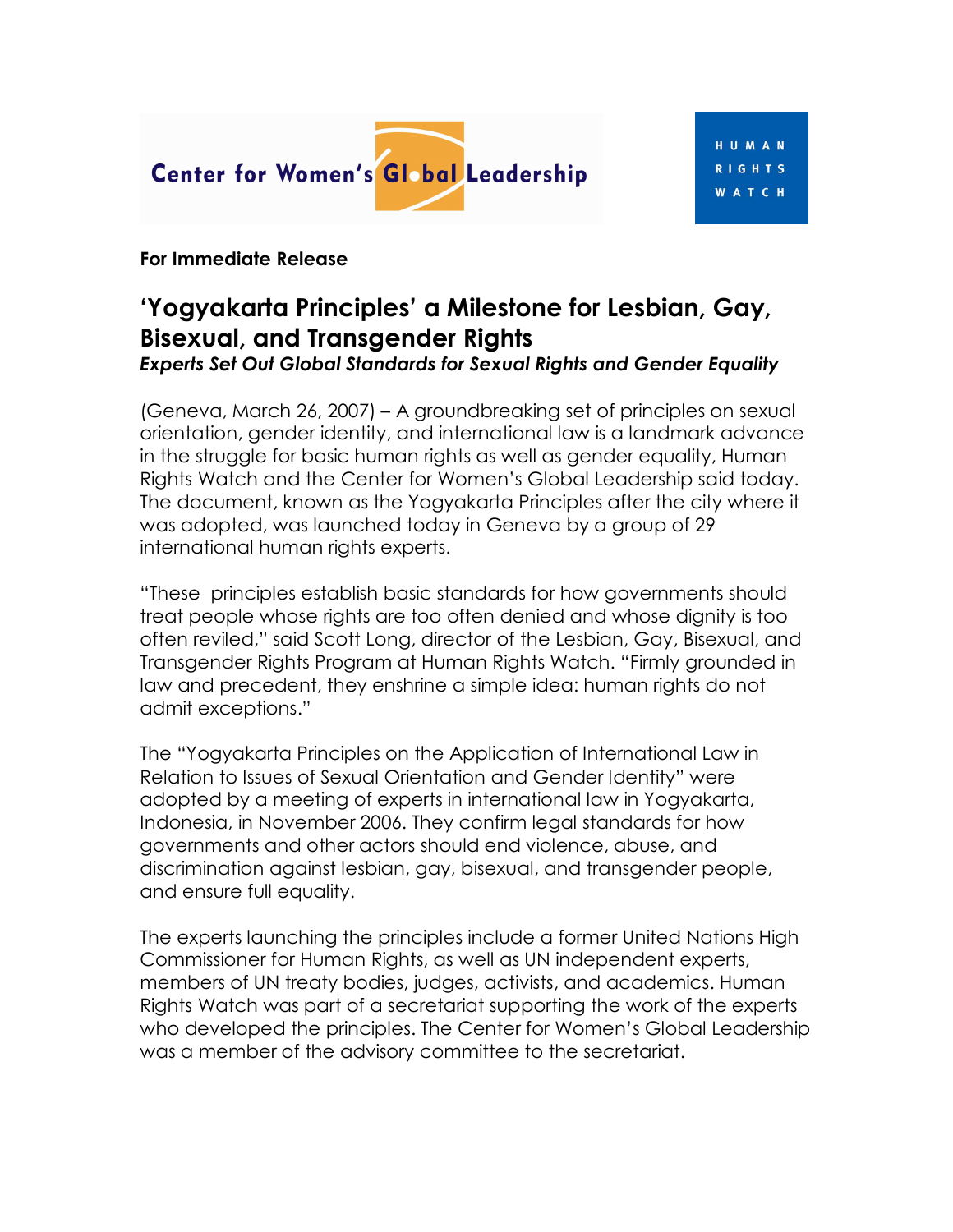"For more than three decades, lesbians have been among the millions of women's rights activists pressing the international community to put gender equality at the heart of the human rights agenda," said Charlotte Bunch, executive director of the Center for Women's Global Leadership. "These sweeping principles are a bold and important step forward. Addressing civil and political as well as economic, social and cultural rights, they show how sexual rights and gender equality are inextricably interwoven with the full scope of rights protections."

The Yogyakarta Principles were developed in response to well documented patterns of abuse around the globe. These abuses, perpetrated because of actual or perceived sexual orientation or gender identity, have affected millions.

The principles address:

- rape and other forms of gender-based violence;
- · extrajudicial executions;
- · torture and other forms of cruel, inhuman, and degrading treatment;
- · medical abuses;
- · repression of free speech and assembly; and
- · discrimination in work, health, education, housing, access to justice, and immigration.

The principles also map out a positive road to full equality for lesbian, gay, bisexual, and transgender people around the world. Each principle is accompanied by detailed recommendations to states on how to end discrimination and abuse. The principles also call for action from the UN's human rights system, national human rights institutions, the media, nongovernmental organizations, and others.

The principles were launched today at the UN Human Rights Council's session in Geneva, where last year 54 states called for the council to act against egregious violations of the rights of lesbian, gay, bisexual, and transgender people.

The full text of the Yogyakarta Principles, along with supporting materials, can be found online at <http://www.yogyakartaprinciples.org/>.

The experts who adopted the Yogyakarta Principles are:

**Philip Alston** (Australia), UN Special Rapporteur on extrajudicial, summary and arbitrary executions and Professor of Law, New York University School of Law, USA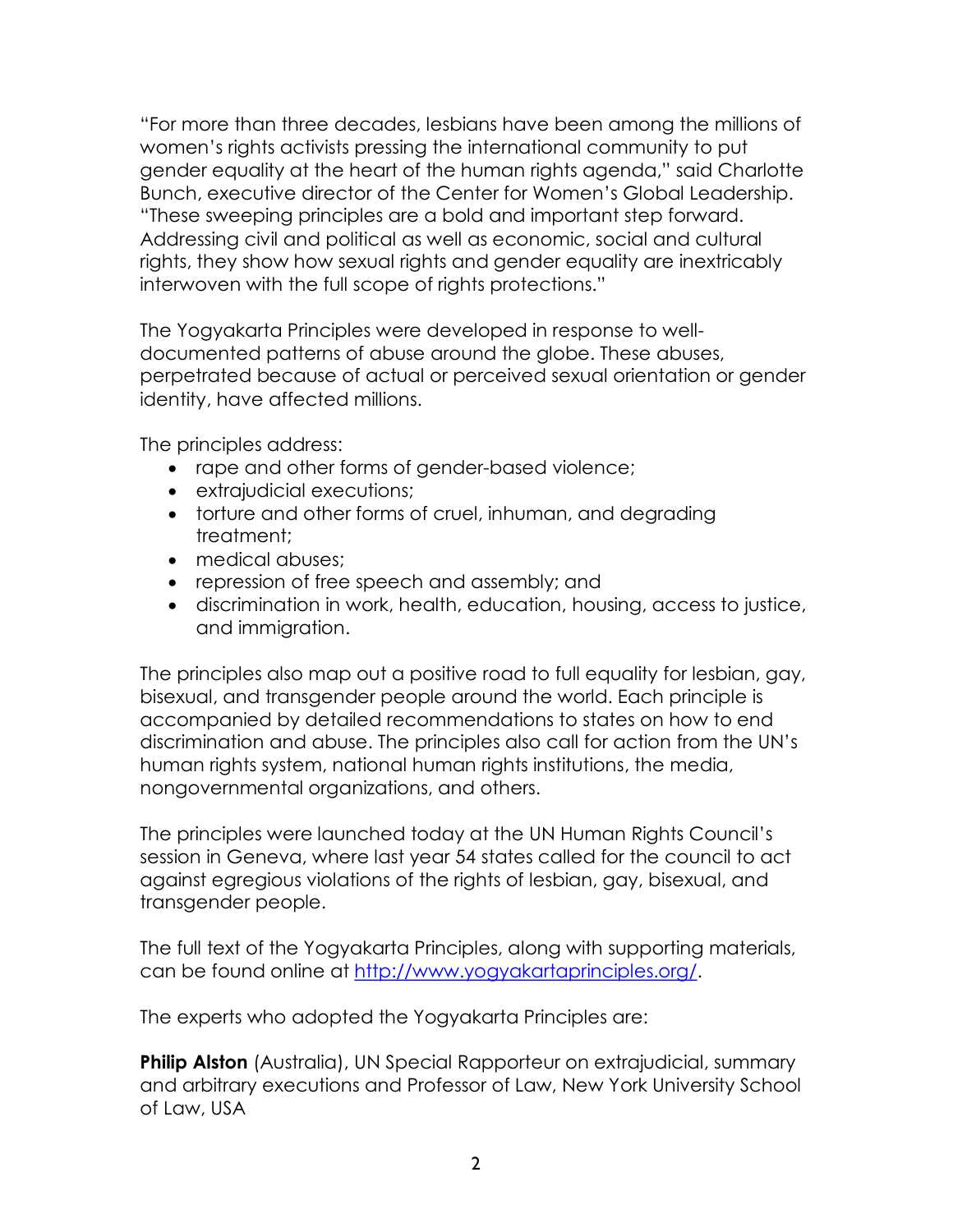**Maxim Anmeghichean** (Moldova), European Region of the International Lesbian and Gay Association

**Mauro Cabral** (Argentina), Universidad Nacional de Cordoba,

International Gay and Lesbian Human Rights Commission

**Edwin Cameron** (South Africa), Justice, Supreme Court of Appeal, Bloemfontein, South Africa

**Sonia Onufer Corrêa** (Brazil), Research Associate at the Brazilian Interdisciplinary AIDS Association (ABIA) and co-chair of the International Working Group on Sexuality and Social Policy (Co-chair of the experts' meeting)

**Yakin Ertürk** (Turkey), UN Special Rapporteur on violence against women,<br>Professor, Department of Sociology, Middle East Technical University, Ankara, Turkey

**Elizabeth Evatt** (Australia), Former member and chair of the UN Committee on the Elimination of Discrimination Against Women, former member of the UN Human Rights Committee and Commissioner of the International Commission of Jurists

**Paul Hunt** (New Zealand), UN Special Rapporteur on the right to the highest attainable standard of health and professor, Department of Law, University of Essex, United Kingdom

**Asma Jahangir** (Pakistan), Chairperson, Human Rights Commission of Pakistan

**Maina Kiai** (Kenya), Chairperson, Kenya National Commission on Human **Rights** 

**Miloon Kothari** (India), UN Special Rapporteur on the right to adequate housing

**Judith Mesquita** (United Kingdom), Senior Research Officer, Human Rights Centre, University of Essex, United Kingdom

**Alice M. Miller** (United States of America), Assistant Professor, School of Public Health, Co-director, Human Rights Program, Columbia University

**Sanji Mmasenono Monageng** (Botswana), Judge of the High Court (The Republic of the Gambia), Commissioner of the African Commission on Human and Peoples' Rights, Chairperson of the Follow Up Committee on the implementation of the Robben Island Guidelines on prohibition and prevention of Torture and other Cruel, Inhuman or Degrading Treatment (African Commission on Human and Peoples' Rights)

**Vitit Muntarbhorn** (Thailand), UN Special Rapporteur on the human rights situation in the Democratic People's Republic of Korea and professor of Law at Chulalongkorn University, Thailand (Co-chair of the experts' meeting)

**Lawrence Mute** (Kenya), Commissioner, Kenya National Commission on Human Rights

**Manfred Nowak** (Austria), Professor and co-director of the Ludwig Boltzmann Institute of Human Rights, Austria and UN Human Rights Council